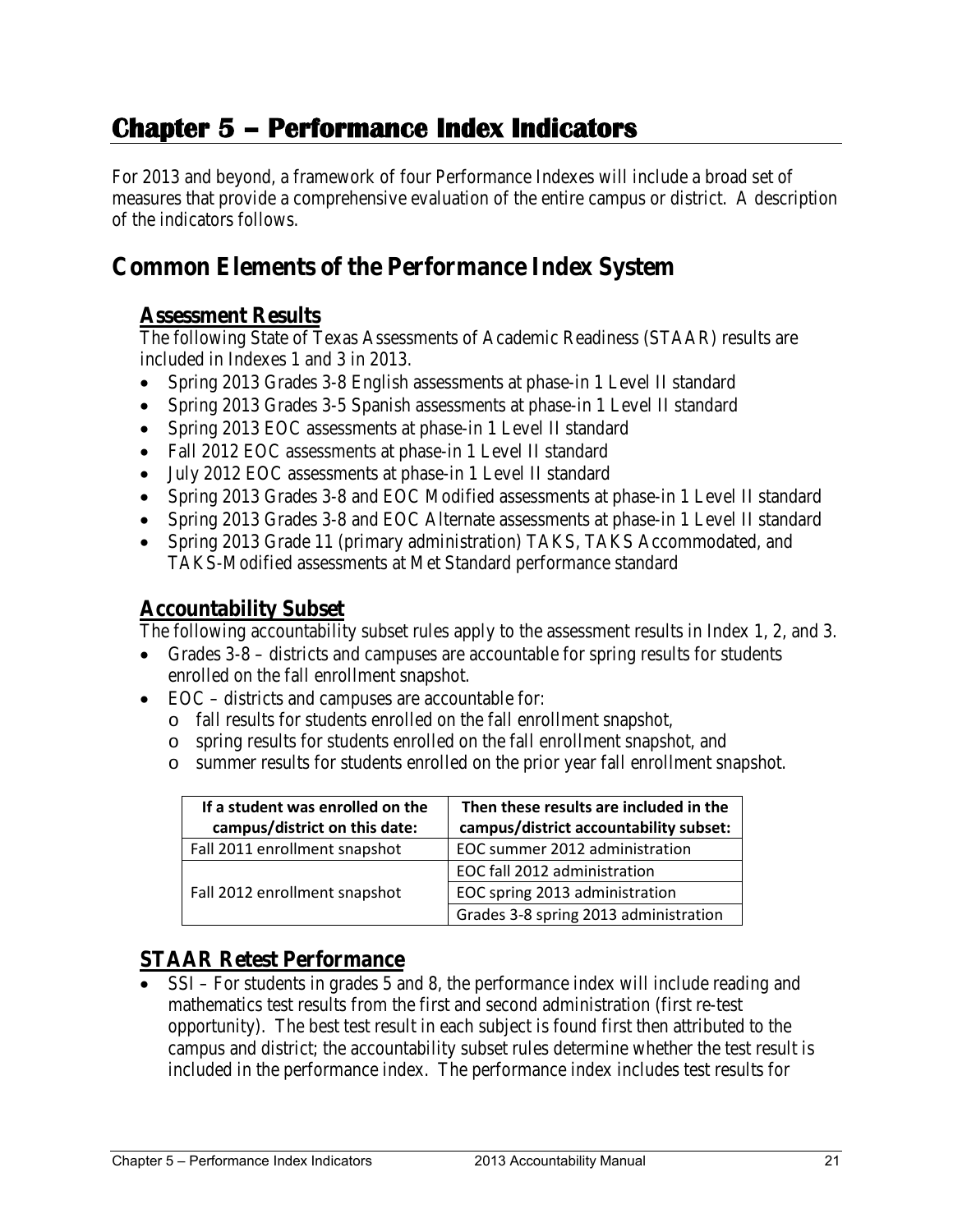students who were enrolled in the campus or district in the fall as reported on the PEIMS October snapshot date and tested in the same campus or district in the spring.

• EOC – Districts and campuses are accountable for three EOC test administrations: 1) summer results for students enrolled on the prior year fall enrollment snapshot, 2) fall results for students enrolled on the fall enrollment snapshot, 3) spring results for students enrolled on the fall enrollment snapshot. For students who are enrolled and tested on the same campus or district during the 2013 accountability cycle, the state accountability system will include EOC results based on the best result from first administration and retest results of tests administered in summer 2012, fall 2012, or spring 2013.

For students who are enrolled and tested at a different campus or district during the 2013 accountability cycle, the student's single best test outcome for each course is found first and attributed to the testing campus and district. After attributing the test to a campus and district, the accountability subset rules determine whether the test result is included in the performance index. If the single best test outcome for a course is attributed to a campus or district where the student does not meet the accountability subset criteria, then EOC test results are not evaluated for accountability. When all test results meet the accountability subset criteria but do not meet the student passing standard, then the most recent test result is chosen.

## **Index 1: Student Achievement**

The purpose of this index is to provide a snapshot of performance across subjects, on both general and alternative assessments, at the satisfactory performance standard.

## **Assessment Results Included**

STAAR Level II assessment results listed in the Common Elements section above.

#### **English language learner results (English and Spanish test versions)**

- Students in U.S. schools Year 1 through Year 3 excluded
- Students in U.S. schools Year 4 and beyond included at phase-in Level II performance standard
- Asylees/refugees in U.S. schools Year 1 through Year 5 excluded; immigrants entering at Grade 9 or above excluded

#### **STAAR Retest Performance**

STAAR assessment retest results for Student Success Initiative (SSI) and End of Course (EOC) are shown in the Common Elements section above.

## **Subjects Evaluated**

All subject areas (reading, mathematics, writing, science, and social studies) are combined. Subject areas are not evaluated separately.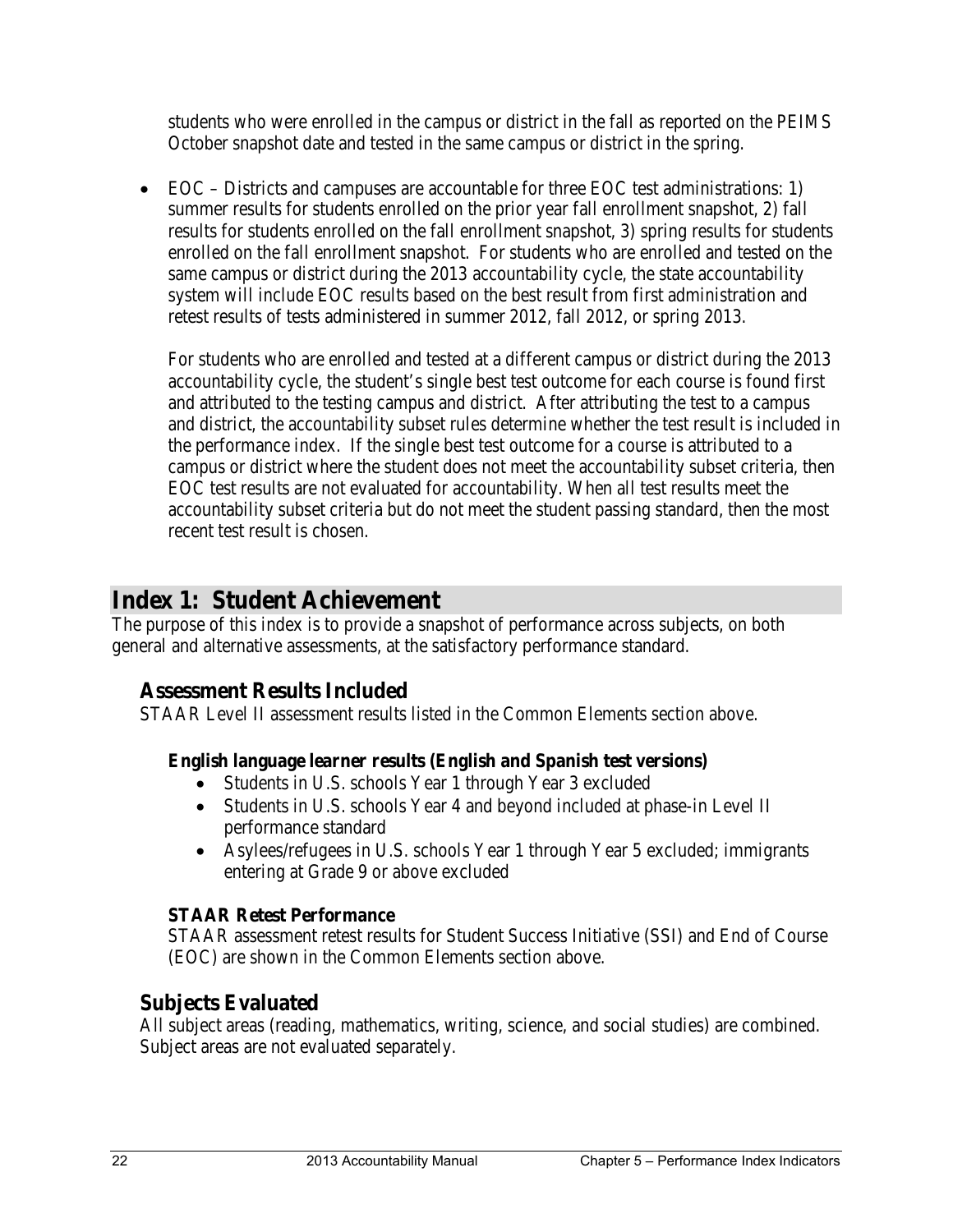## **Student Groups Evaluated**

All Students only. Student groups are not evaluated separately.

### **Minimum Size Criteria**

None. Small numbers analysis is applied if there are fewer than 10 tests in the accountability subset.

#### **Small Numbers Analysis**

For Index 1, small numbers analysis is applied if the Total Tested on STAAR, combined across all subjects, is fewer than 10 tests in the accountability subset.

In 2013, a two-year average will be calculated for assessment indicators because only two years of STAAR results are available. The calculation based on the aggregated multi-year uniform average will be used in the performance index.

#### **Accountability Subset**

Accountability Subset rules are described in the Common Elements section earlier in this chapter.

## **Methodology**

Assessment results are summed across tests, grade levels, and subjects. The number of assessments meeting the phase-in 1 Level II standard is divided by the number of assessments taken.

Number of Reading + Mathematics + Writing + Science + Social Studies Tests Meeting Phase-In 1 Level II Standard Number of Reading + Mathematics + Writing + Science + Social Studies Tests Taken

## **Rounding**

The Percent Met Phase-in 1 Level II calculation is expressed as a percent, rounded to whole numbers. For example, 59.87% is rounded to 60%; 79.49% is rounded to 79%; and 89.5% is rounded to 90%.

#### **Index Score**

Since Index 1 has only one indicator, the Total Index points and Index Score are the same: Index  $Score = Total Points$ .

See *Appendix E – Sample Accountability Table and Index Calculation* for examples of how to calculate an index score.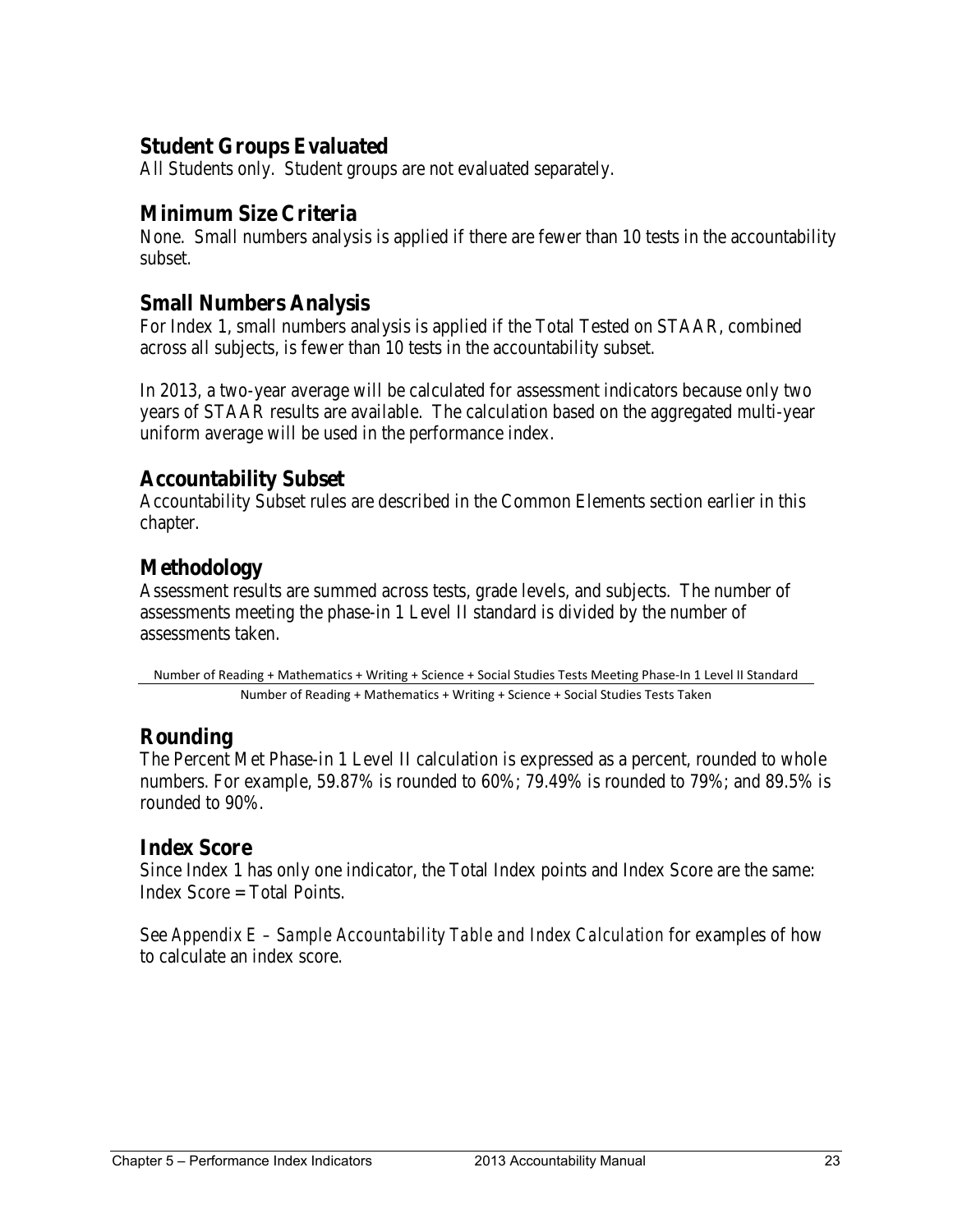## **2013 Index Targets**

To receive a *Met Standard* or *Met Alternative Standard* rating all campuses and districts must meet accountability targets on all indexes for which they have performance data in 2013. For Index 1, non-AEA districts and campuses must have a score of **50** or higher to receive the *Met Standard* label. AEA campuses and charters must have a score of **25** or higher to receive the *Met Alternative Standard* label.

## **Index 2: Student Progress**

The purpose of this index is to provide a measure of student progress by subject and student group independent of overall student achievement levels.

#### **Assessment Results Included**

A table detailing student growth measures reported and used in the 2013 accountability system is shown in *Appendix H – Student Growth Measures*.

#### **English language learner results (English and Spanish test versions)**

The STAAR ELL Progress Measure is designed for students tested on STAAR English test versions and is not available in 2013. ELL students tested on STAAR Spanish test versions receive the results of the STAAR growth measure beginning in 2013.

- o English test version results
	- − STAAR ELL Progress Measure not available; STAAR growth measure not calculated for current ELLs tested on English test versions
	- − Asylees/refugees excluded
- o Spanish test version results
	- − STAAR Growth Measure calculated for ELL tested on Spanish test versions
	- − Students in U.S. schools Year 1 through Year 3 excluded
	- − Students in U.S. schools Year 4 and beyond included using STAAR growth measure
	- − Asylees/refugees in U.S. schools Year 1 through Year 5 excluded

## **Subjects Evaluated**

Reading/ELA, Mathematics and Writing, for grades that a student growth measure can be calculated in 2013, are evaluated separately.

## **Student Groups Evaluated**

Ten student groups are evaluated.

- All Students
- Students served by Special Education
- English Language Learners (ELL)
- Seven Racial/Ethnic groups: African American, American Indian, Asian, Hispanic, Pacific Islander, White, and Two or More Races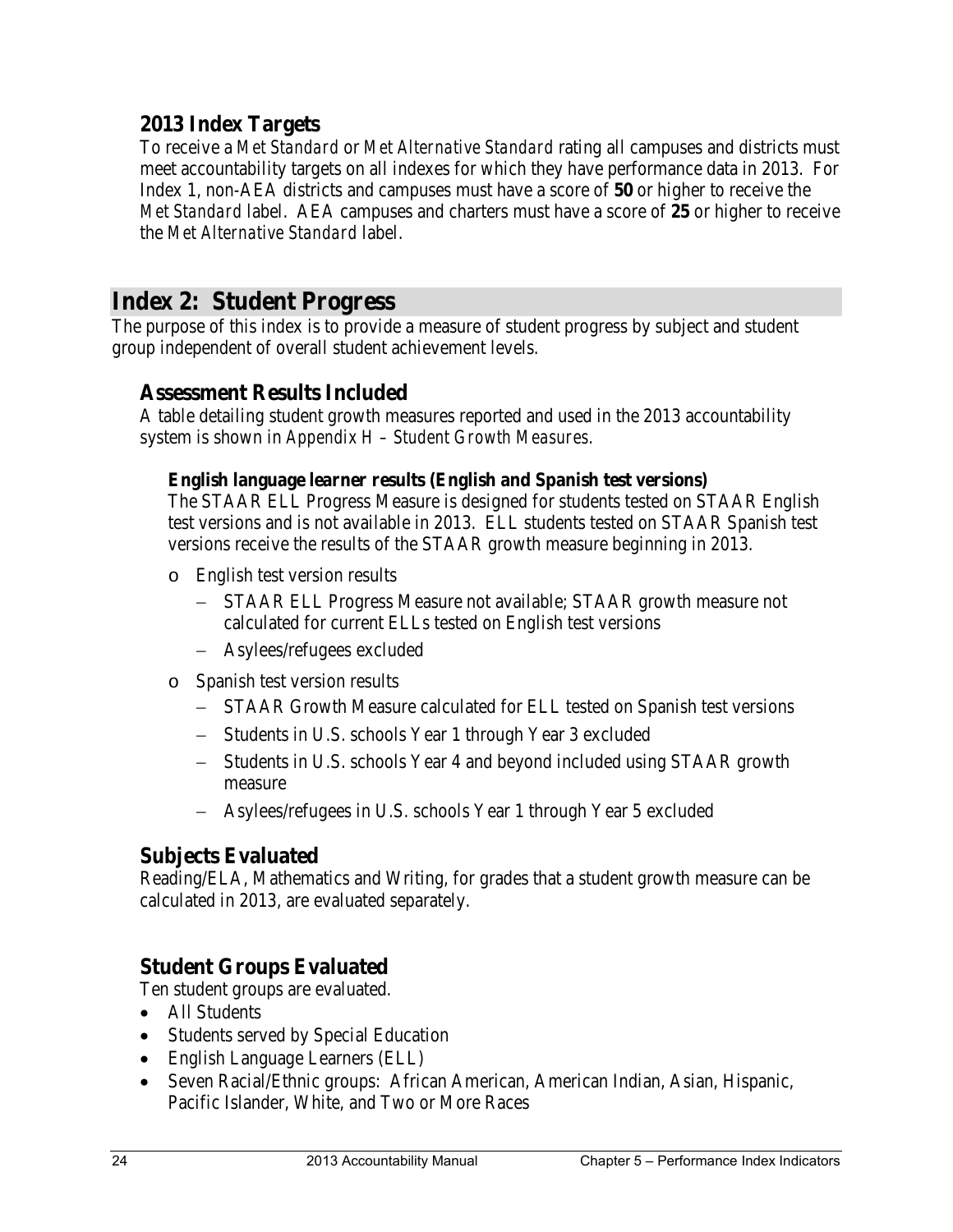## **Minimum Size Criteria**

- All Students are evaluated if there are at least 10 test results. In 2013, small numbers analysis is not applicable without two years of data.
- Student Groups are evaluated if there are at least 25 test results for the group.

## **Small Numbers Analysis**

In 2013, a two-year average cannot be calculated for Index 2 assessment indicators because only one year of student growth measures are available.

### **Accountability Subset**

Accountability Subset rules are described in the Common Elements section earlier in this chapter.

## **Methodology**

The percent of tests at the specified student growth level on the assessment is multiplied by the weight for that growth level.

- Met one point for each percent of tests at the Met Growth Expectation level
- Exceeded two points for each percent of tests at the Exceeded Growth Expectation level

### **Rounding**

The Total Weighted Growth Rate calculation is expressed as a percent, Total Points divided by Maximum Points, rounded to a whole number. For example, 479 Total Points divided by 800 Maximum Points is 59.87% is rounded to 60%; 79.49% is rounded to 79%; and 89.5% is rounded to 90%.

#### **Index Score**

The Index 2 score is the rounded result of Total Points divided by the Maximum Points.

See *Appendix E – Sample Accountability Table and Index Calculation* for examples of how to calculate an index score.

## **2013 Index Targets**

To receive a *Met Standard* or *Met Alternative Standard* rating all campuses and districts must meet accountability targets on all indexes for which they have performance data in 2013. The Index 2 targets for non-AEA campuses will be set at about the fifth percentile of non-AEA campus performance by the following campus types: elementary school, middle school/junior high school, and high school/multi-grade schools. The Index 2 targets for non-AEA districts will be set at about the fifth percentile of non-AEA campus performance across all campus types.

The Index 2 targets for AEA campuses will be set at about the fifth percentile of AEA campus performance and will be applied to both AEA campuses and charters.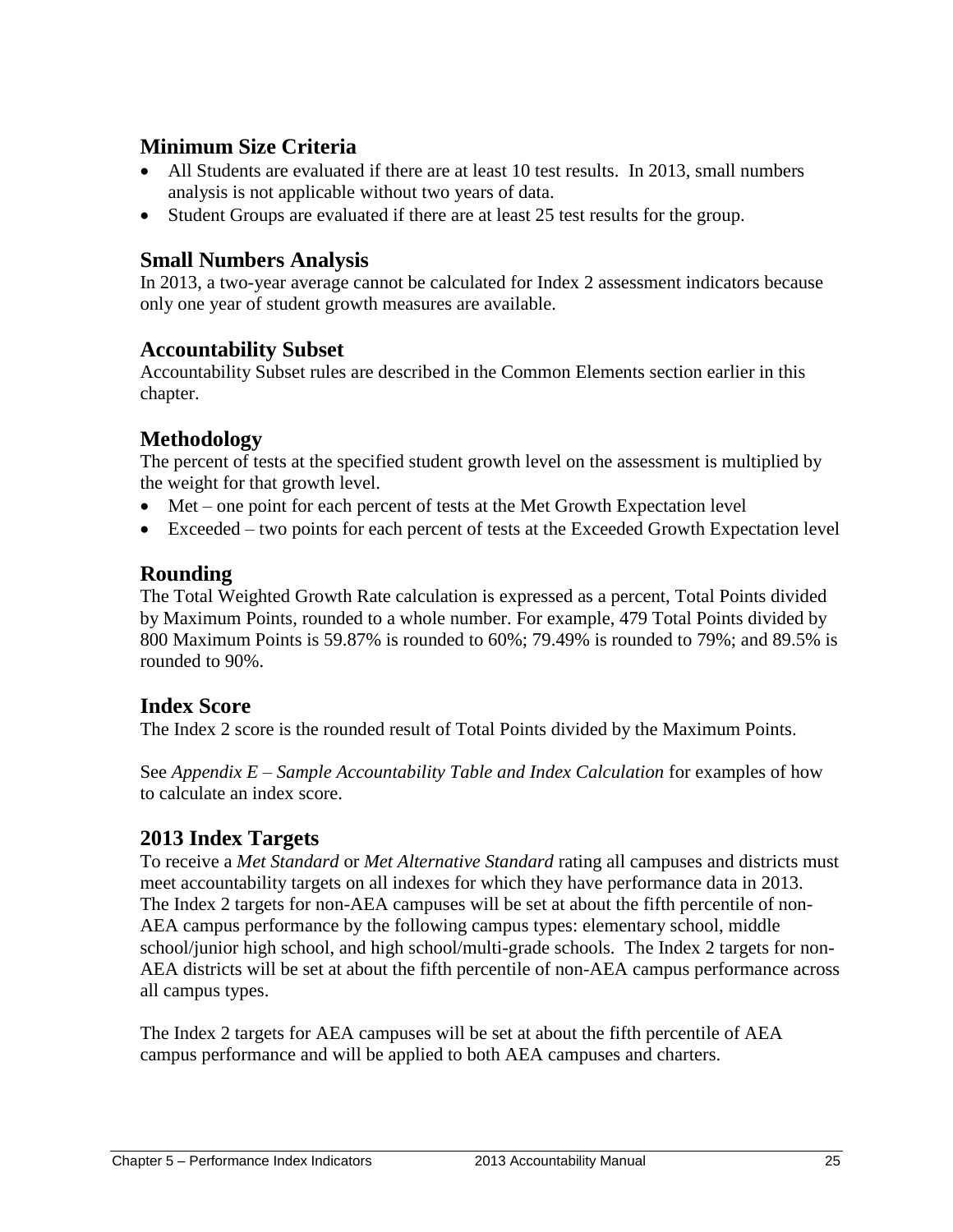## **Growth Measure Indicators**

Students are assigned to one of three growth categories based on change in scale score in relation to growth expectations:

- Did Not Meet Growth Expectation
- Met Growth Expectation
- Exceeded Growth Expectation

A table detailing student growth measures reported and used in the 2013 accountability system is shown in *Appendix H – Student Growth Measures*.

## **Index 3: Closing Performance Gaps**

The purpose of this index is to emphasize advanced academic achievement of the economically disadvantaged student group and the lowest performing race/ethnicity student groups at each campus or district.

#### **Assessment Results Included**

STAAR Level II assessment results listed in the Common Elements section above.

#### **English language learner results (English and Spanish test versions)**

Excluded (English and Spanish test versions)

#### **STAAR Retest Performance**

STAAR assessment retest results for Student Success Initiative (SSI) and End of Course (EOC) are shown in the Common Elements section above.

#### **Subjects Evaluated**

- Reading/ELA
- Mathematics
- Writing
- Science
- Social Studies

## **Student Groups Evaluated**

- Economically Disadvantaged Students
- Two Lowest Performing Racial/Ethnic groups determined by comparing performance of racial/ethnic groups on the Index 1 student achievement indicator from spring 2012. (Racial/ethnic groups are not included in Index 1, but the disaggregated student group rates will be calculated for reporting. Index 1 combines performance across subjects so the groups identified as lowest performing will be the same for all subjects in Index 3. In the event that two or more of the lowest performing groups (meeting minimum size) have the same performance rate, the lowest performing groups with the largest denominator will be selected.)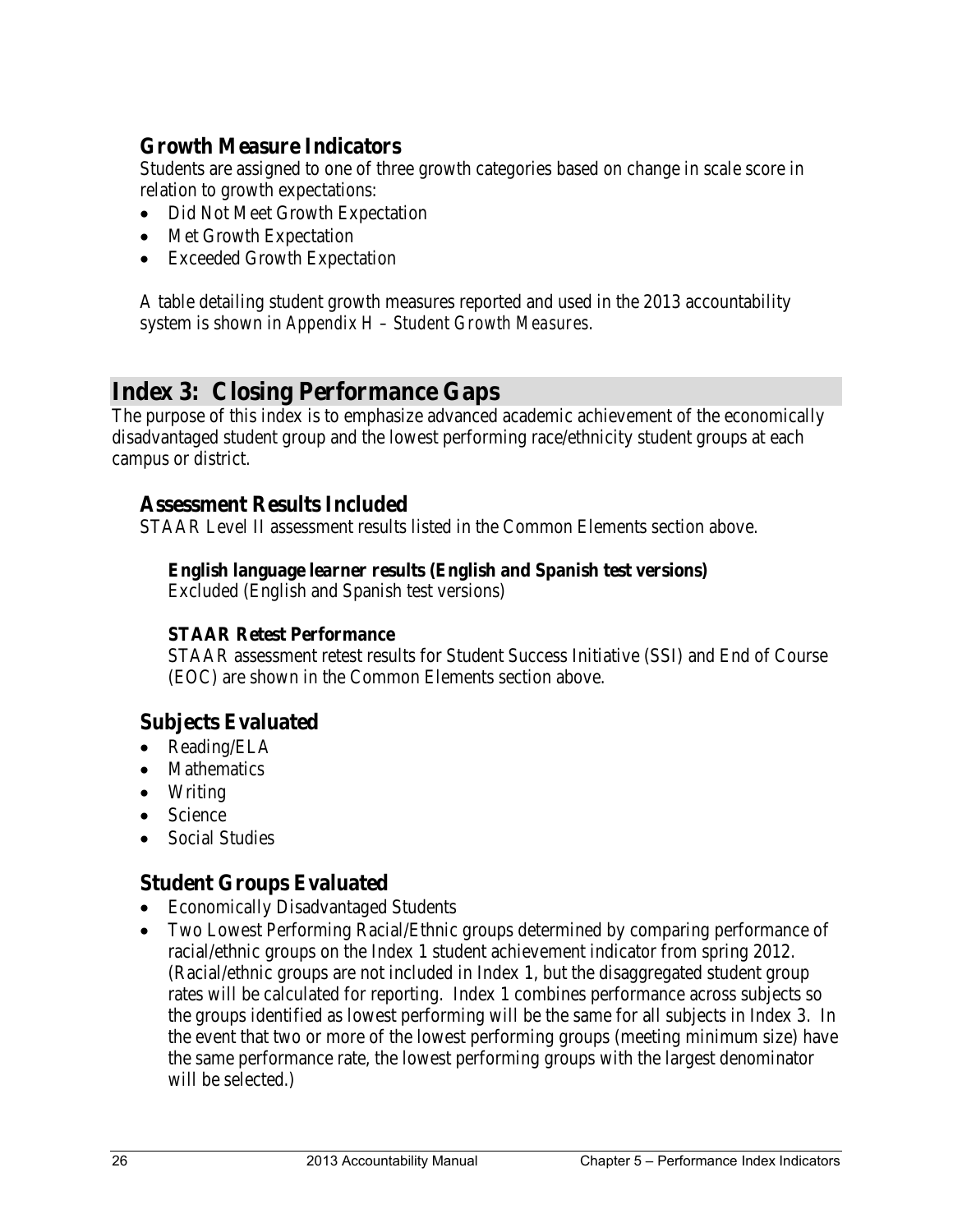- o If the campus or district has three or more racial/ethnic student groups that meet minimum size criteria, performance of the two lowest performing racial/ethnic groups is included in the index.
- o If the campus or district has two racial/ethnic student groups that meet minimum size criteria, performance of the lowest performing racial/ethnic group is included in the index.
- o If the campus or district has only one racial/ethnic student group that meets the minimum size criteria, then the racial/ethnic group is not included in the index.

## **Minimum Size Criteria**

- Economically Disadvantaged Students None; the results are always evaluated regardless of the number of students tested. Small numbers analysis is applied if there are fewer than 10 tests in the accountability subset. If no data are available for current and prior year, Index 3 will be evaluated on the lowest performing race/ethnicity student groups that meet minimum size criteria.
- Student Groups are evaluated if there are at least 25 test results.

### **Small Numbers Analysis**

Small numbers analysis is applied to the Economically Disadvantaged student group by subject. If the Number of Tests on STAAR is fewer than 10 tests in the accountability subset, a two-year-average will be calculated for Economically Disadvantaged assessment indicators because only two years of STAAR results are available. The calculation based on the aggregated multi-year uniform average will be used in the performance index.

If there are less than 25 test results for the selected lowest performing student groups, no small numbers analysis will be applied and that group's performance is not included in Index 3 calculations.

#### **Accountability Subset**

Accountability Subset rules are described in the Common Elements section earlier in this chapter.

## **Methodology**

The percent of tests at the specified student performance level on the assessment is multiplied by the weight for that performance level.

- Phase-in 1 Level II one point for each percent of tests at the phase-in 1 Level II performance standard or above
- Level III Advanced (not applicable in 2013) See *Chapter 13 Preview* for information on how Level III Advanced performance will be included in Index 3 in 2014 and beyond.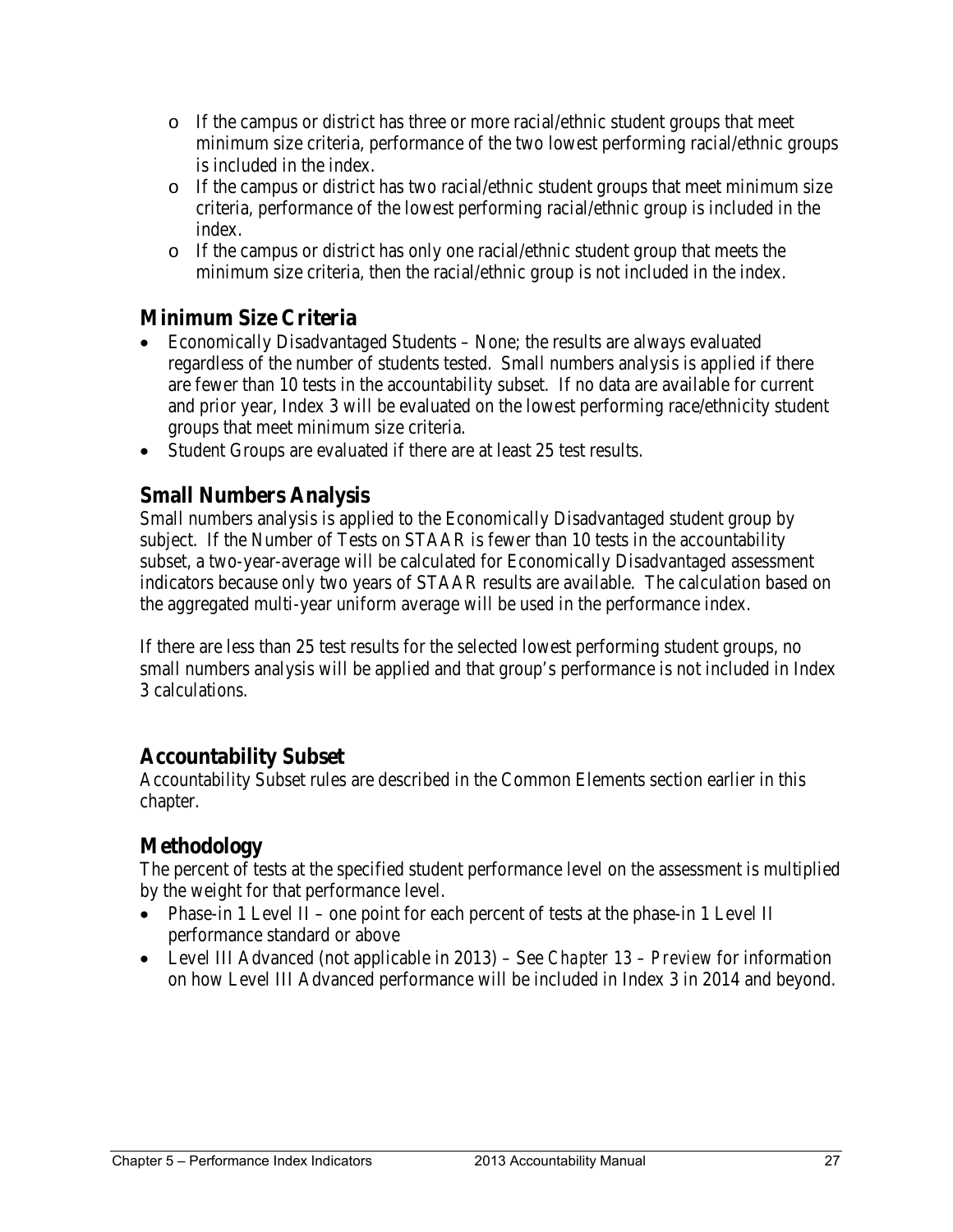## **Rounding**

The Total Performance Rate calculation is expressed as a percent, Total Points divided by Maximum Points, rounded to a whole number. For example, 800 total Points divided by 1,500 Maximum Points is 53.33% is rounded to 53%; 79.49% is rounded to 79%; and 89.5% is rounded to 90%.

## **Index Score**

The Index 3 score is the rounded result of Total Points divided by the Maximum Points.

See *Appendix E – Sample Accountability Table and Index Calculation* for examples of how to calculate an index score.

## **2013 Index Targets**

To receive a *Met Standard* or *Met Alternative Standard* rating all campuses and districts must meet accountability targets on all indexes for which they have performance data in 2013. For Index 3, non-AEA districts and campuses must have a score of **55** or higher to receive the *Met Standard* label. AEA campuses and charters must have a score of **30** or higher to receive the *Met Alternative Standard* label.

## **Index 4: Postsecondary Readiness**

The purpose of this index is to emphasize the importance for students to receive a high school diploma that provides them with the foundation necessary for success in college, the workforce, job training programs, or the military. Index 4 includes modifications applicable to AEA campuses and charters which are described in a separate section later in this chapter.

## **Assessment Results Included**

STAAR Percent Met Final Level II on One or More Tests for All Students and race/ethnicity student groups will be incorporated into Index 4 in 2014. See *Chapter 13 – Preview* for more information on accountability ratings criteria for 2014 and beyond.

## **Graduation Rates Included**

High school graduation rates include the four-year and five-year graduation rates and annual dropout rate if there is no graduation rate calculated.

- Class of 2012 Four-Year Graduation Rate calculated for campuses and districts with students in grade 9 and either grade 11 or 12 in both years 1 and 5 of the cohort, or with grade 12 in both years 1 and 5 of the cohort.
- Class of 2011 Five-Year Graduation Rate follows the same cohort of students for one additional year.
- Annual Dropout Rate for school year 2011-12 for grades 9-12 (used only if no graduation rate calculated) – calculated for campuses and districts with students in grades 9, 10, 11, or 12.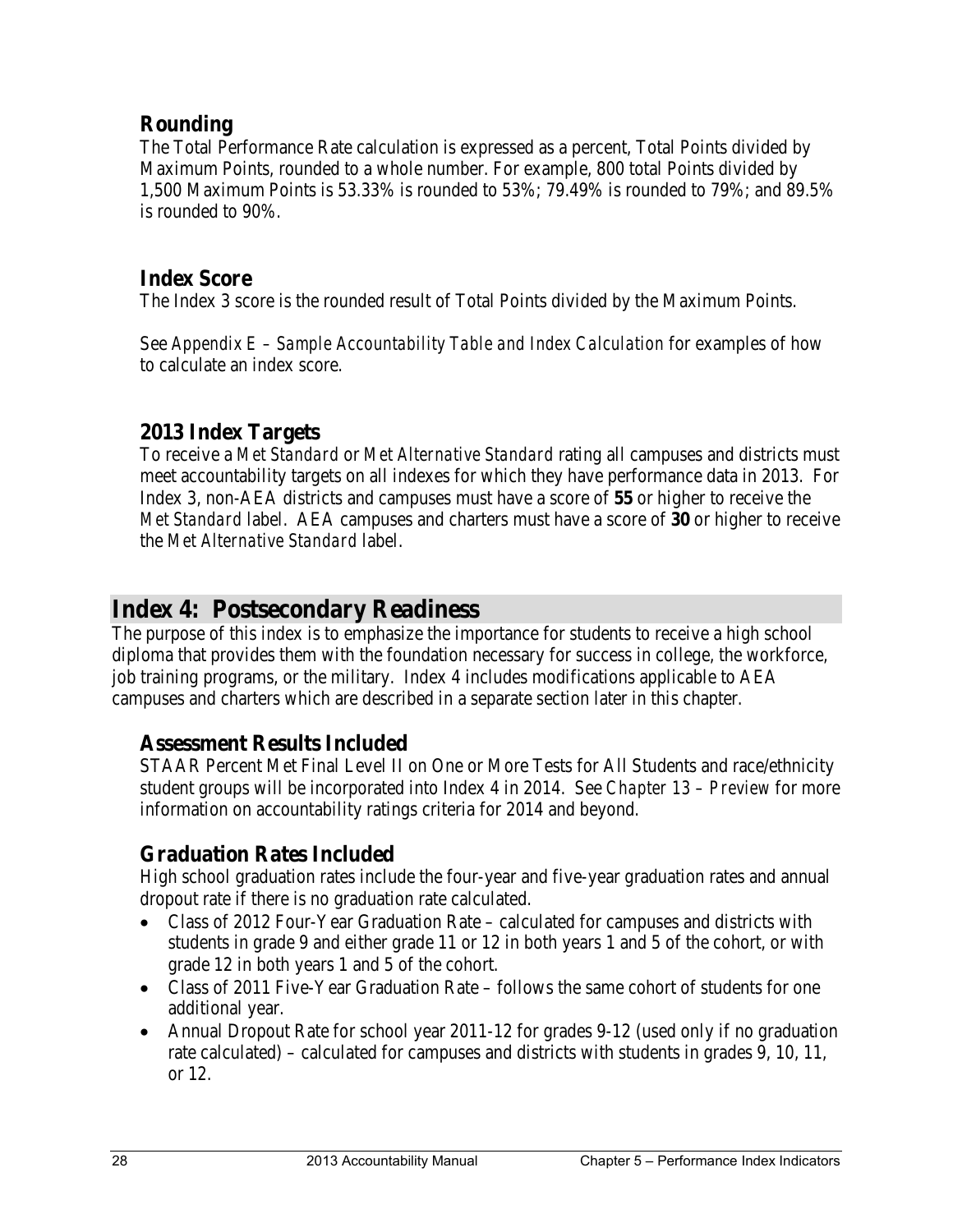### *Graduation Rates—Student Groups Evaluated*

Ten student groups are evaluated.

- All Students
- Students served by Special Education
- English Language Learners (ELL) For graduation rate calculations, ELL student group is defined as students who were ever identified as limited English proficient since entering Grade 9 in the Texas public school system.
- Seven Racial/Ethnic groups: African American, American Indian, Asian, Hispanic, Pacific Islander, White, and Two or More Races

#### *Graduation Rates—Minimum Size Criteria*

- All Students none; Small numbers analysis is applied if there are fewer than 10 graduates.
- Student Groups are evaluated if there are at least 25 students in the class.

#### *Graduation Rates—Small Numbers Analysis*

Small numbers analysis is applied to the All Students student group if the Number of Graduates in the Class of 2012 cohort (4-year) or Class of 2011 cohort (5-year) is less than 10. The Total Number of Students in the graduating class consists of graduates, continuing students, GED recipients, and dropouts.

In 2013, a three-year-average will be calculated for the All Students graduation rate. The calculation based on the aggregated multi-year average will be used in the performance index.

#### *Graduation Rates—Methodology*

The four-year graduation rate follows a cohort of first-time students in grade 9 through their expected graduation three years later. The five-year graduation rate follows the same cohort of students for one additional year. A cohort is defined as the group of students who begin grade 9 in Texas public schools for the first time in the same school year plus students who, in the next three school years, enter the Texas public school system in the grade level expected for the cohort. Students who transfer out of the Texas public school system over the four or five years for non-graduate reasons are removed from the class.

The four-year and five-year graduation rate measures the percent of graduates in a class.

Number of Graduates

Number of Graduates + Continuers + GED Recipients + Dropouts

#### *Graduation Rates—Rounding*

Four-year and Five-year graduation rates used in Index 4 calculations are expressed as a percent rounded to one decimal place. For example, 74.875% is rounded to 74.9%, not 75%.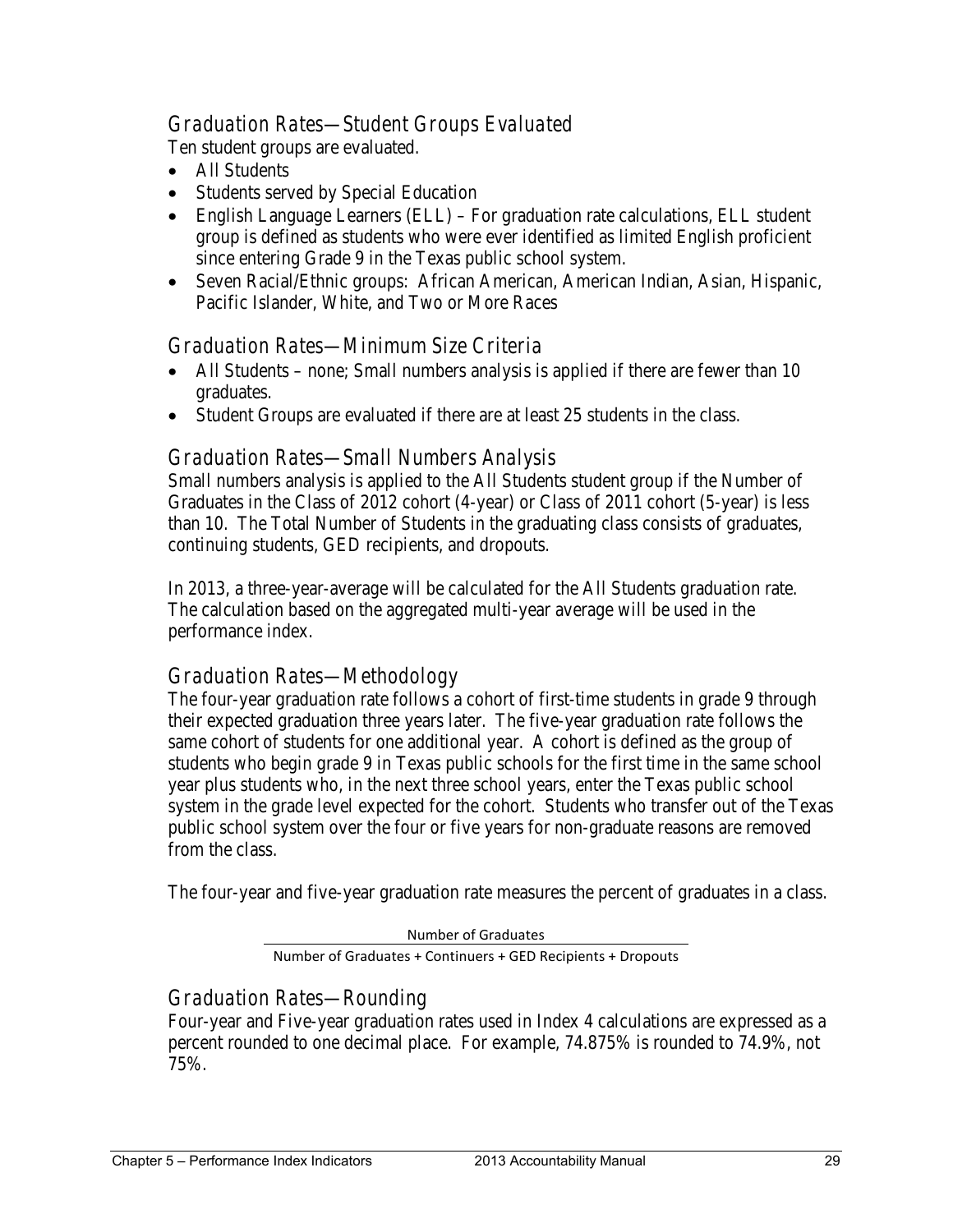## **Annual Dropout Rates Included**

For districts and campuses that serve students enrolled in grades 9-12 but do not have a graduation rate the Annual 9-12 Dropout Rate is used.

#### *Annual Dropout Rates—Student Groups Evaluated*

Ten student groups are evaluated.

- All Students
- Students served by Special Education
- English Language Learners (ELL) For dropout rate calculations, ELL student group is defined as students identified as limited English proficient during the reported school year.
- Seven Racial/Ethnic groups: African American, American Indian, Asian, Hispanic, Pacific Islander, White, and Two or More Races

#### *Annual Dropout Rates—Minimum Size Criteria*

- All Students none; Small numbers analysis is applied if there are fewer than 10 dropouts.
- Student Groups are evaluated if there are at least 25 students in the denominator.

#### *Annual Dropout Rates—Small Numbers Analysis*

Small numbers analysis is applied to the All Students student group if the Number of Students Enrolled in grades 9-12 during the 2011-12 school year is less than 10.

In 2013, a three-year-average will be calculated for the All Students annual dropout rate. The calculation based on the aggregated multi-year uniform average will be used in the performance index.

#### *Annual Dropout Rates—Methodology*

The annual dropout rate is calculated by dividing the number of students in grades 9-12 designated as dropout by the number of students enrolled in grades 9-12 at any time during the 2011-12 school year.

> Number of students who dropped out during the school year Number of students enrolled during the school year

#### *Annual Dropout Rates—Conversion*

The annual dropout rate is a measure of negative performance. In order to include annual dropout rate in the index, the rates must be converted to a positive measure.

100 – (Grade 9-12 Annual Dropout Rate x 10), with a floor of zero

#### *Annual Dropout Rates—Rounding*

Grade 9-12 Annual Dropout Rates used in Index 4 calculations are expressed as a percent rounded to one decimal place. For example, 24 students reported as dropouts divided by 2,190 students enrolled in grades 9-12 is 1.095% which is rounded to 1.1% Annual Dropout Rate.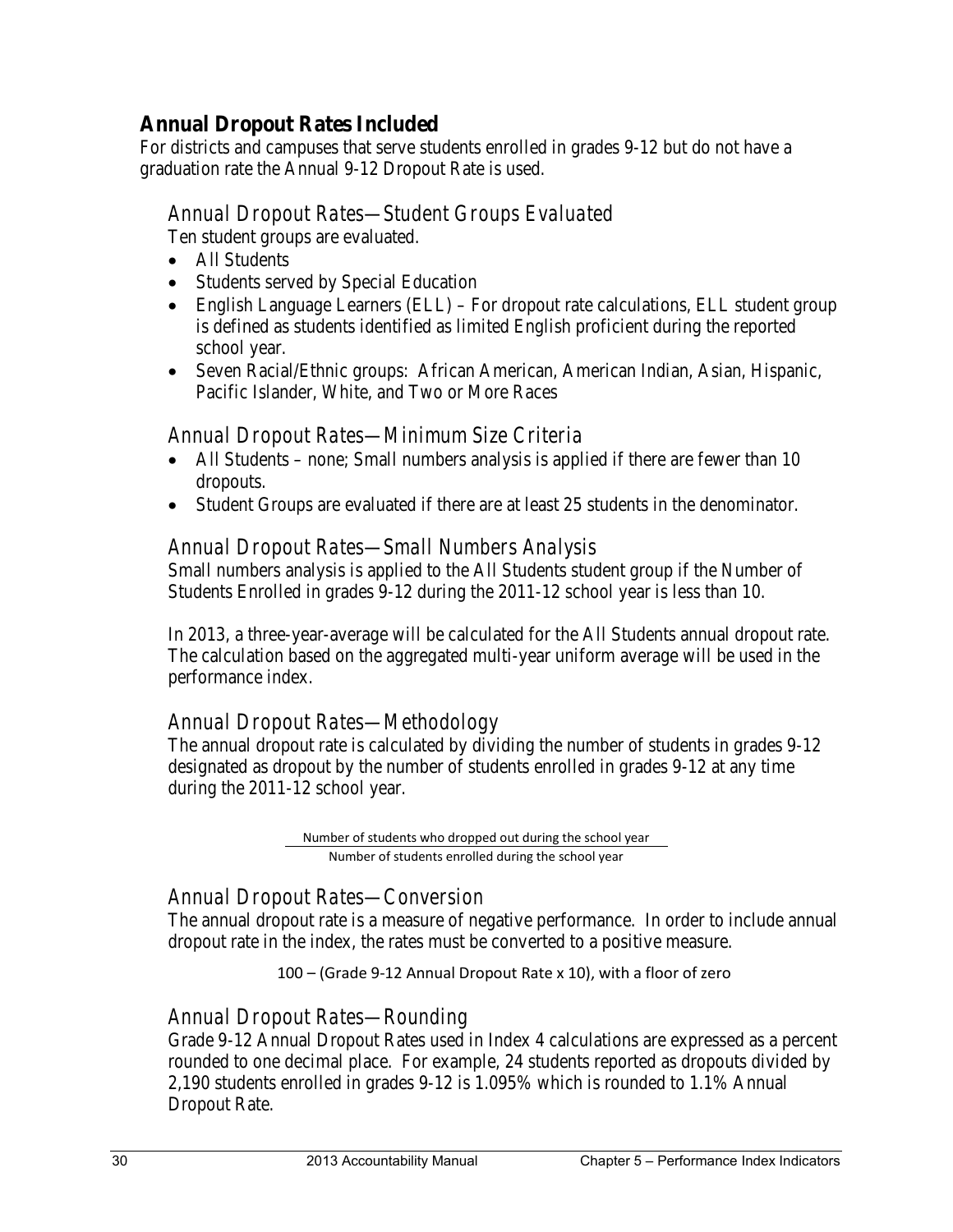## **Recommended High School Program or Distinguished Achievement (Advanced) High School Program (RHSP/DAP) Rates**

#### *RHSP/DAP Rates—Student Groups Evaluated*

Eight student groups are evaluated.

- All Students
- Seven Racial/Ethnic groups: African American, American Indian, Asian, Hispanic, Pacific Islander, White, and Two or More Races

#### *RHSP/DAP Rates—Minimum Size Criteria*

- All Students none; Small numbers analysis is applied if there are fewer than 10 2011-12 total graduates.
- Student Groups are evaluated if there are at least 25 2011-12 graduates.

#### *RHSP/DAP Rates—Small Numbers Analysis*

Small numbers analysis is applied to the All Students student group if the Number of Total Graduates is less than 10.

In 2013, a three-year-average will be calculated for the All Students RHSP/DAP graduation rate. The calculation based on the aggregated multi-year uniform average will be used in the performance index.

#### *RHSP/DAP Rates—Methodology*

The percent of RHSP/DAP graduates annual rate that will be applied to Index 4 in the 2013 state accountability system is the same rate that has been reported for a number of years on the Academic Excellence Indicator System (AEIS) reports for all high schools and districts statewide. The percent of RHSP/DAP graduates based on the longitudinal cohort will be reported for the first time in 2013 for the Class of 2012. For this reason, the RHSP/DAP indicator used for the 2013 ratings will be based on the annual rate instead of the longitudinal rate.

The RHSP/DAP graduates annual rate is the percent of prior year graduates who were reported as having satisfied the course requirements for the RHSP or DAP.

> Number of RHSP/DAP graduates Number of graduates

#### *RHSP/DAP Rates—Rounding*

Annual RHSP/DAP Rate calculations are expressed as a percent rounded to one decimal place. For example, 540 RHSP/DAP graduates divided by 570 Total Graduates is 94.736% which is rounded to 94.7% Annual RHSP/DAP Graduation Rate.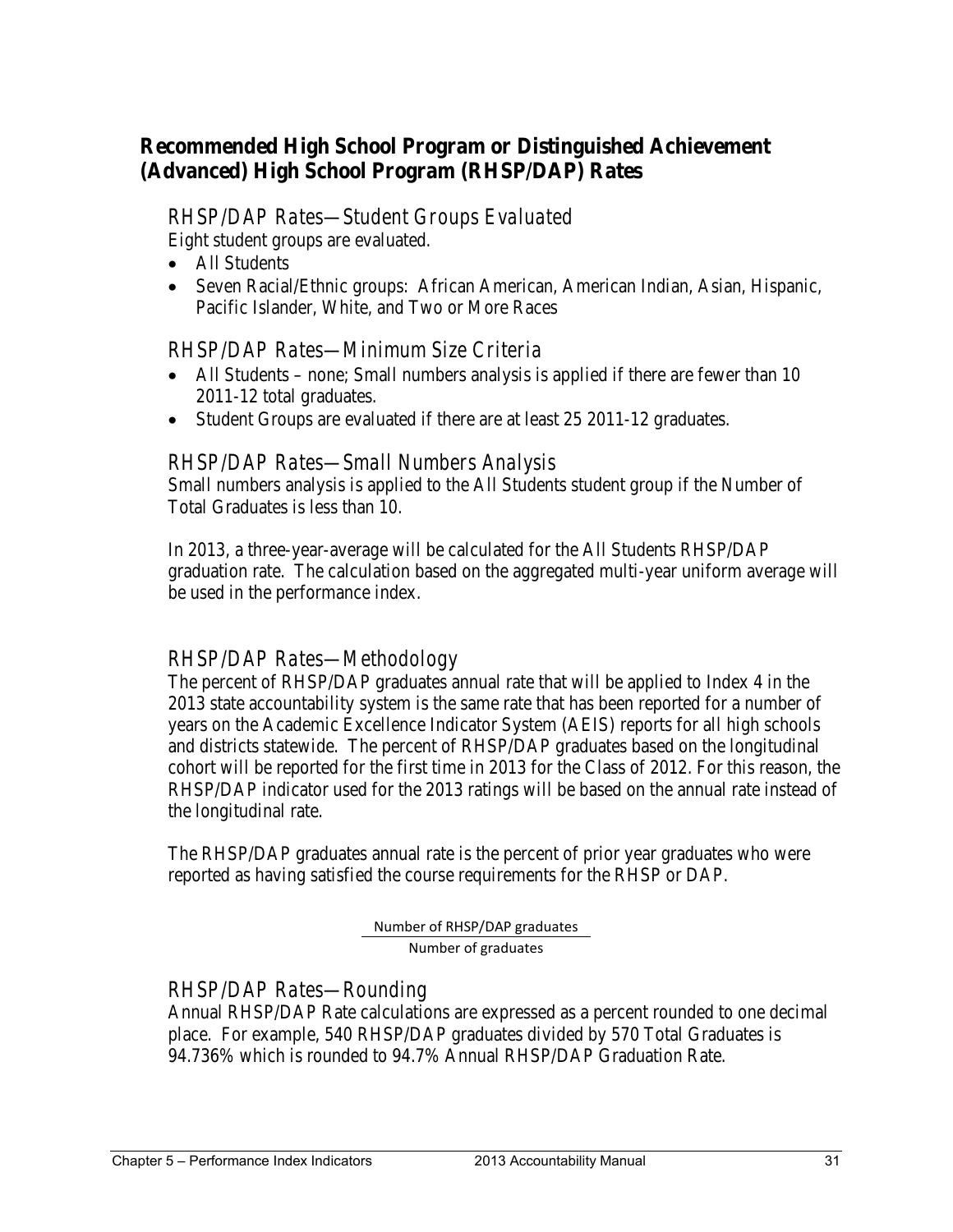### **Index Score**

- For districts and high schools with a graduation rate the index score consists of either the Total Points for the 4-year graduation rate or the 5-year graduation rate, whichever yields a higher Index Score. The graduation rate is added together with the Total Points from the RHSP/DAP annual graduation rate. The Graduation Score is the sum of these two indicators divided by the sum of the Maximum Points for graduation rate and RHSP/DAP annual graduation rate. The final Index 4 score is the higher of the 4-year Graduation Score or the 5-year Graduation Score.
- For districts and campuses that serve students enrolled in grades 9-12 but do not have a graduation rate the index score consists of the Total Points for the Annual 9-12 Dropout Rate added together with the Total Points from the RHSP/DAP graduation rate. The final Index 4 score is the sum of these two indicators divided by the sum of the Maximum Points for Annual Dropout rate and RHSP/DAP graduation rate.

See *Appendix E – Sample Accountability Table and Index Calculation* for examples of how to calculate an index score.

## **2013 Index Targets**

To receive a *Met Standard* rating all campuses and districts must meet accountability targets on all indexes for which they have performance data in 2013. For Index 4, non-AEA districts and campuses must have a score of **75** or higher.

## **Index 4: Postsecondary Readiness for AEA Campuses and Charters**

The purpose of this index is to emphasize the importance for students to receive a high school diploma that provides them with the foundation necessary for success in college, the workforce, job training programs, or the military. Some alternative and charter schools have been approved to use alternative criteria and index targets with regards to Index 4.

## **Assessment Results Included**

STAAR Percent Met Final Level II on One or More Tests for All Students and race/ethnicity student groups will be incorporated into Index 4 in 2014. See *Chapter 13 – Preview* for more information on accountability ratings criteria for 2014 and beyond.

## **Graduation and GED Rates Included**

The graduation rate calculation is modified to credit AEA campuses and charters for graduates and GED recipients. Four-year, five-year, and six-year graduation and GED rates will be calculated for AEA campuses and charters. The Grade 9-12 Annual Dropout Rate is used if there is not a combined graduation and GED rate.

• Class of 2012 Four-year graduation and GED rates are calculated for AEA campuses and charters with students in grade 9 and either grade 11 or 12 in both year 1 and year 5, or with grade 12 in both year 1 and year 5.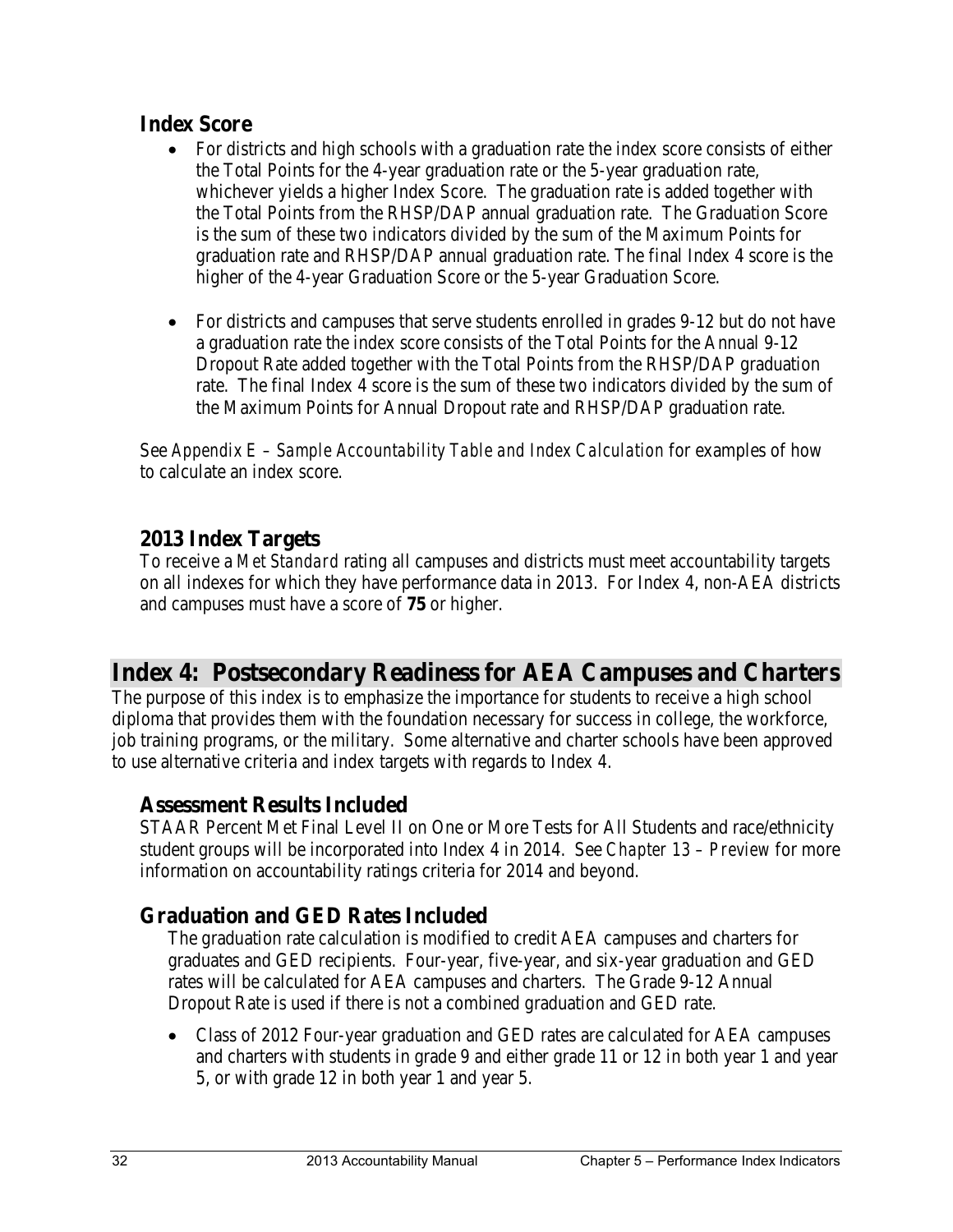- Class of 2011 Five-year graduation and GED rates follow the same cohort of students for one additional year; therefore, most AEA campuses and charters that have a fouryear graduation and GED rate in one year will have a five-year graduation and GED rate for that cohort in the following year. The five-year graduation and GED rate lags behind the four-year graduation and GED rate by one year.
- Class of 2010 Six-year graduation and GED rates continue to follow the same cohort of students for one additional year; therefore, most AEA campuses and charters that have a five-year graduation and GED rate in one year will have a six-year graduation and GED rate for that cohort in the following year. The six year graduation and GED rate lags behind the four-year graduation and GED rate by two years.
- Annual Dropout Rate for school year 2011-12 for grades 9-12 (used only if no graduation and GED rate). If a district or campus has students enrolled in grade 9, 10, 11, or 12 but does not have a four-year, five-year, or six-year graduation and GED rate, then Grade 9-12 Annual Dropout Rate is used. This calculation is modified to give points to AEA campuses and charters for annual dropout rates lower than 20.0.

## *Graduation and GED Rates—Student Groups Evaluated*

Up to ten student groups may be evaluated, depending on whether the four-year, fiveyear, or six-year graduation and GED rate is used in the calculation for Index 4.

- All Students
- Students served by Special Education
- English Language Learners (ELL) For graduation rate calculations, ELL student group is defined as students who were ever identified as limited English proficient since entering Grade 9 in the Texas public school system.
- Seven Racial/Ethnic groups: African American, American Indian, Asian, Hispanic, Pacific Islander, White, and Two or More Races. If the six-year graduation and GED rate is used only four racial/ethnic groups will be used: African American, Hispanic, White, and American Indian.

#### *Graduation and GED Rates—Minimum Size Criteria*

- All Students none; Small numbers analysis is applied if there are fewer than 10 graduates.
- Student Groups are evaluated if there are at least 25 students in the class.

#### *Graduation and GED Rates—Small Numbers Analysis*

- All Students none; Graduation and GED Rates are always evaluated. Small numbers analysis is applied if there are fewer than 10 students in the Class of 2012 (4-year), Class of 2011 (5-year) or Class of 2010 (6-year). The Total Number of Students in the graduating class consists of graduates, continuing students, GED recipients, and dropouts.
- Student Groups are evaluated if there are at least 25 students in the class.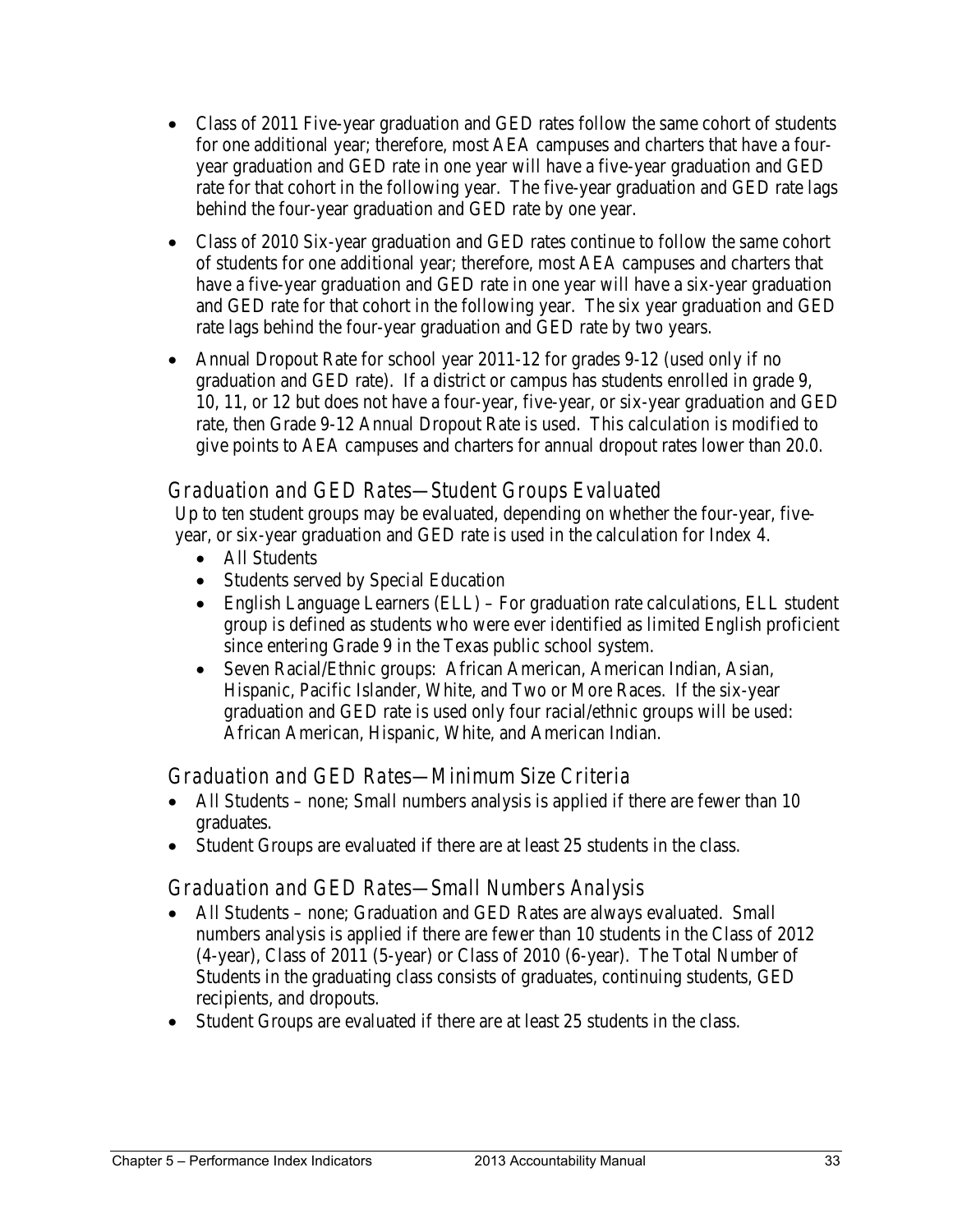## *Graduation and GED Rates—Methodology*

The four-year graduation and GED rate follows a cohort of first-time students in grade 9 through their expected graduation three years later. The five-year graduation rate follows the same cohort of students for one additional year. The six-year graduation rate continues to follows the same cohort of students for one additional year. A cohort is defined as the group of students who begin grade 9 in Texas public schools for the first time in the same school year plus students who, in the next three school years, enter the Texas public school system in the grade level expected for the cohort. Students who transfer out of the Texas public school system over the four, five, or six years for nongraduate, non-dropout reasons are removed from the class.

The graduation and GED rate measures the percent of graduates and GED recipients in a cohort.

> Number of Graduates + GED Recipients Number of Graduates + Continuers + GED Recipients + Dropouts

## *Graduation and GED Rates—Rounding*

Four-year, five-year, and six-year graduation rates used in Index 4 calculations are expressed as a percent rounded to one decimal place. For example, 74.875% is rounded to 74.9%, not 75%.

## **Annual Dropout Rates Included**

Annual Dropout Rate for grades 9-12 (used only if no graduation and GED rate). If a district or campus has students enrolled in grade 9, 10, 11, or 12 but does not have a four-year, fiveyear, or six-year graduation and GED rate, then Grade 9-12 Annual Dropout Rate is used. This calculation is modified to give points to AEA campuses and charters for annual dropout rates lower than 20.0.

## *Annual Dropout Rates—Student Groups Evaluated*

Up to ten student groups may be evaluated, depending on whether the four-year, fiveyear, or six-year graduation and GED rate is used in the calculation for Index 4.

- All Students
- Students served by Special Education
- English Language Learners (ELL)
- Seven Racial/Ethnic groups: African American, American Indian, Asian, Hispanic, Pacific Islander, White, and Two or More Races.

#### *Annual Dropout Rates—Minimum Size Criteria*

- All Students none; Annual Dropout Rates are always evaluated. Small numbers analysis is applied if there are fewer than 10 students enrolled in grades 9-12 during the 2011-12 school year.
- Student Groups are evaluated if there are at least 25 students enrolled in grades 9-12 during the school year.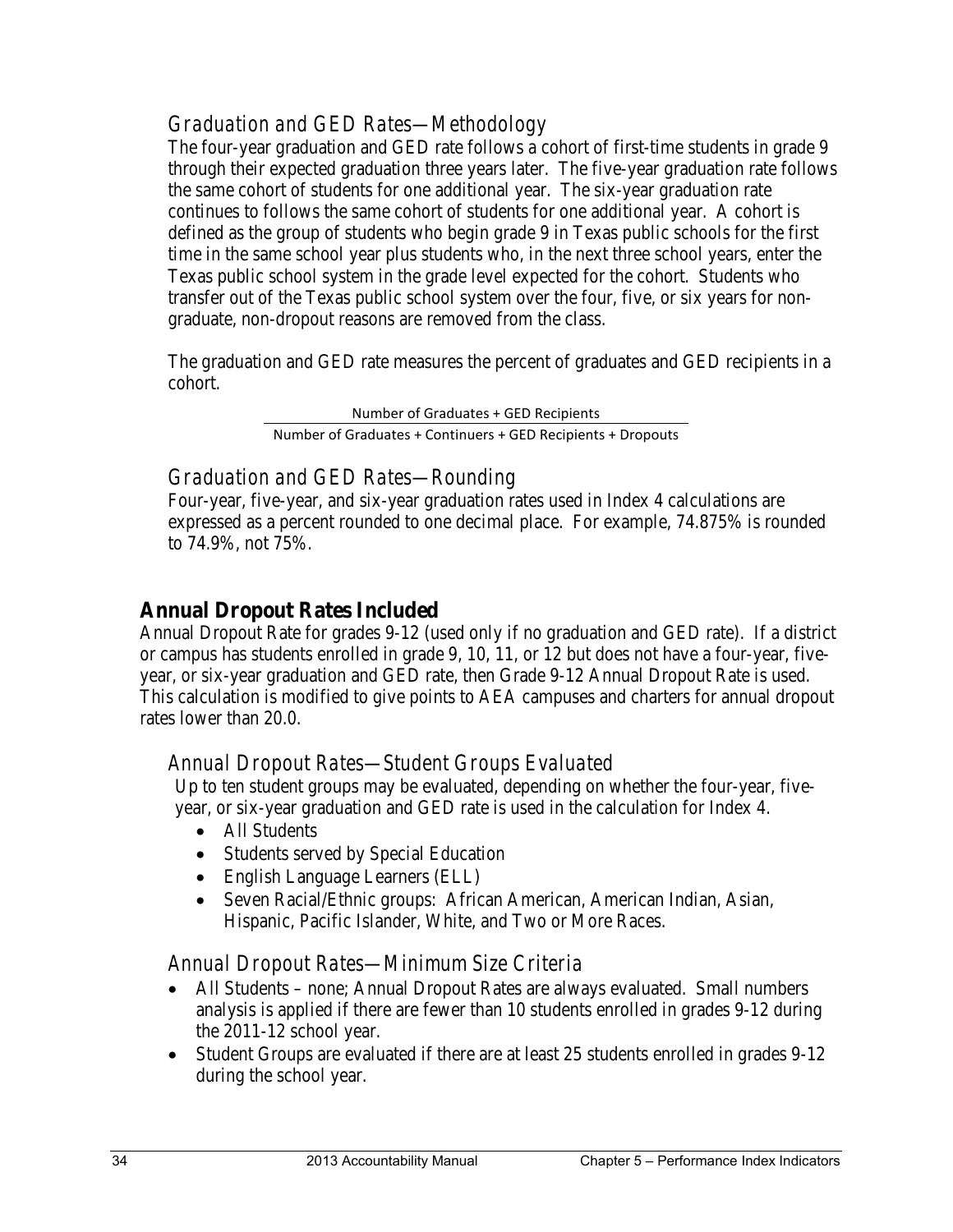#### *Annual Dropout Rates—Small Numbers Analysis*

Small numbers analysis is applied to the All Students student group if the Number of Students Enrolled in grades 9-12 during the 2011-12 school year is less than 10.

In 2013, a three-year-average will be calculated for the All Students dropout rate. The calculation based on the aggregated multi-year average will be used in the performance index.

### *Annual Dropout Rates—Methodology*

The annual dropout rate is calculated by dividing the number of students in grades 9-12 designated as dropout by the number of students enrolled in grades 9-12 at any time during the 2011-12 school year.

> Number of student who dropped out during the school year Number of students enrolled during the school year

## *Annual Dropout Rates—Conversion*

The annual dropout rate is a measure of negative performance. In order to include annual dropout rate in the index, the rates must be converted to a positive measure. The conversion calculation is modified for AEA provisions.

100 – (Grade 9-12 Annual Dropout Rate x 5), with a floor of zero

#### *Annual Dropout Rates—Rounding*

Grade 9-12 Annual Dropout Rates used in Index 4 calculations are expressed as a percent rounded to one decimal place. For example, 24 students reported as dropouts divided by 2,190 students enrolled in grades 9-12 is 1.095% which is rounded to 1.1% Annual Dropout Rate.

#### **Bonus Point Indicators for AEA Campuses and Charters**

In 2013, bonus points will be added to the Graduation and General Educational Development (GED) attainment (or Dropout Rate) to determine the overall index score for Index 4. The RHSP/DAP graduates annual rate, Continuing Students Success Rates, and Excluded Students Credit add a maximum of 50 bonus points to the final index score.

#### **RHSP/DAP Annual Rate**

- **Student Groups**: All Students only.
- **Minimum Size**: None; Small numbers analysis is applied if there are fewer than 10 graduates.
- **Methodology**: The percent of prior year graduates who were reported as having satisfied the course requirements for the Recommended or Distinguished Achievement (Advanced) High School Program.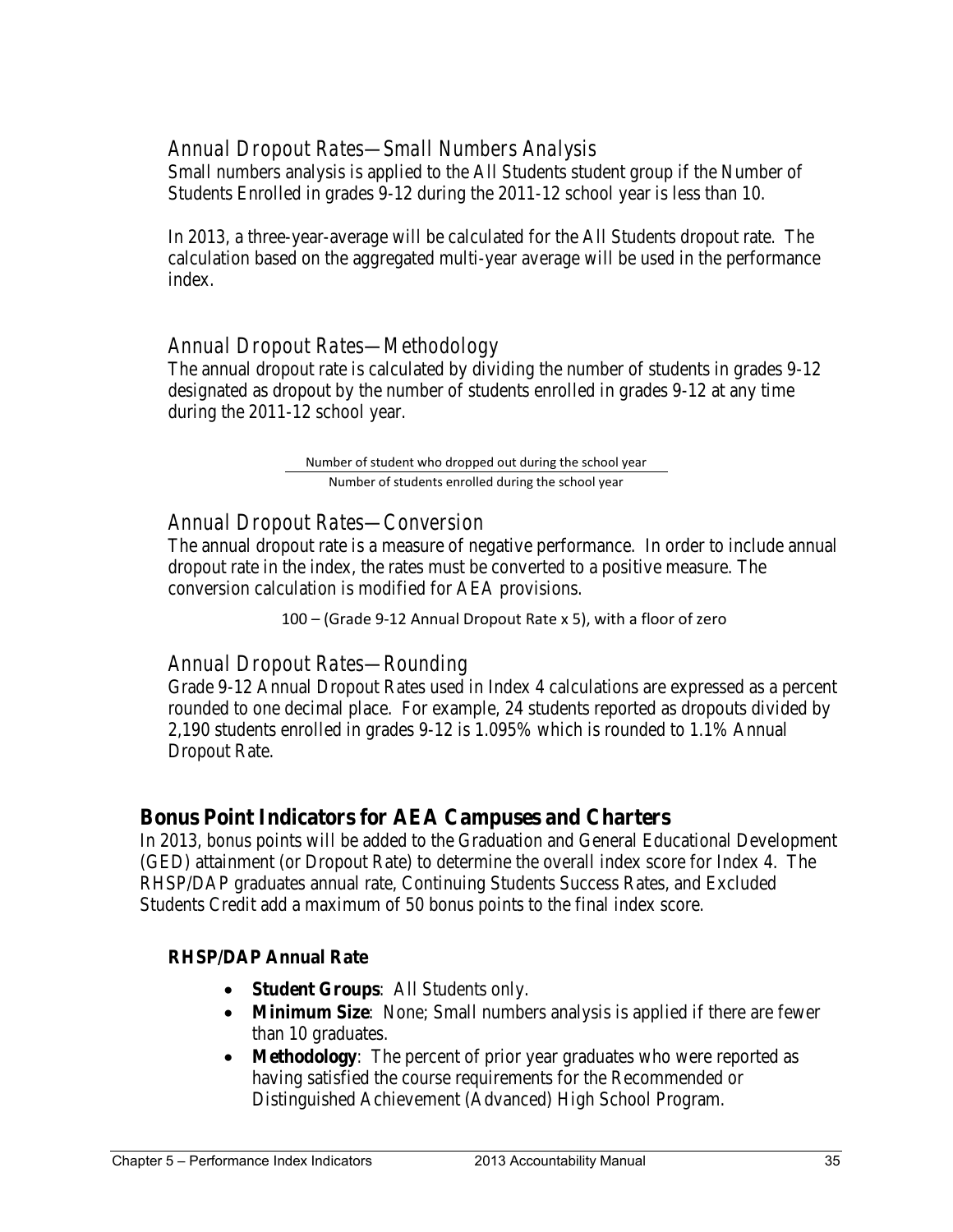number of prior year graduates

The RHSP/DAP annual rate is added as bonus points to the graduation and GED rate to determine the overall Index 4 score.

#### **Continuing Students Success Rates**

- **Student Groups:** All Students only.
- **Minimum Size:** None; the AEA Continuing Students Success Rates are based on the six-year Graduation and GED Rate which may be subject to small numbers analysis.
- **Methodology:** The change in Graduation and GED Rate for one cohort of students from the four-year rate to the six-year rate.

| 6-Year Graduation and | 4-Year Graduation and |                      |
|-----------------------|-----------------------|----------------------|
| <b>GED Rate</b>       | <b>GED Rate</b>       | with a floor of zero |
| of most recent cohort | of same cohort        |                      |
| (Class of 2010)       | (Class of 2010)       |                      |

The percentage point change derived from this calculation is added as bonus points to the graduation and GED rate to determine the overall Index 4 score.

#### **Excluded Students Credit**

- **Student Groups:** All Students only.
- **Minimum Size:** None; the AEA Excluded Students Credit is based on the four-year Graduation and GED Rate with exclusions which may be subject to small numbers analysis.
- **Methodology:** Number of graduates and GED recipients in the 4-year graduation cohort without exclusions (federal rate) minus the number of graduates and GED recipients in the 4-year graduation cohort with exclusions (state rate).

| -<br>exclusions (federal rate) of most<br>exclusions (state rate) of same<br>recent cohort (Class of 2012)<br>cohort (Class of 2012) | Graduates and GED recipients from<br>4-year graduation cohort without | Graduates and GED recipients from<br>4-year graduation cohort with | With a floor of zero |
|--------------------------------------------------------------------------------------------------------------------------------------|-----------------------------------------------------------------------|--------------------------------------------------------------------|----------------------|
|                                                                                                                                      |                                                                       |                                                                    |                      |

The number of students derived from this calculation is added as bonus points to the graduation and GED rate to determine the overall Index 4 score.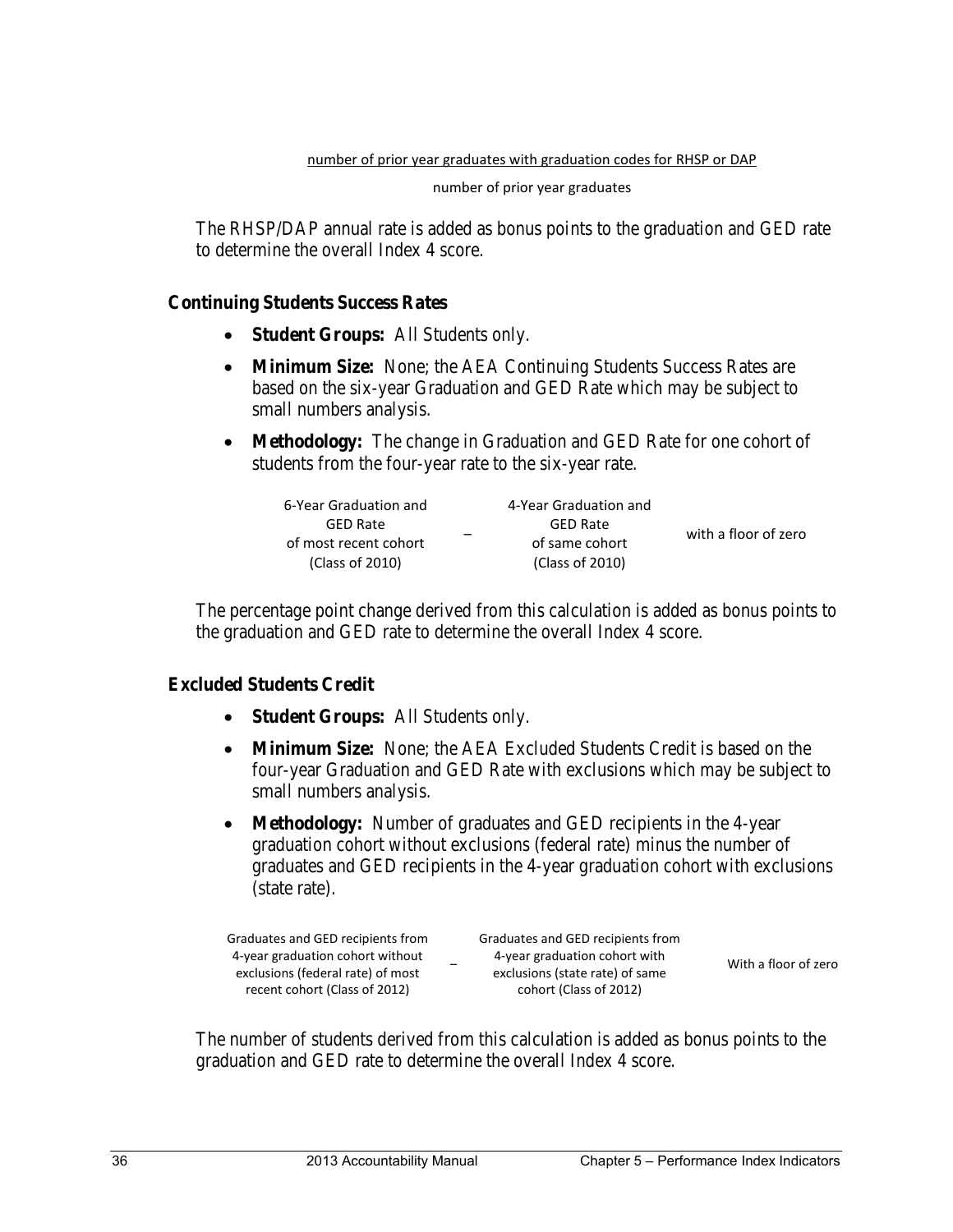## **Index Score**

The final Index 4 score is the sum of the highest four-year, five-year or six-year Graduation and GED Score combined with a maximum of 50 bonus points earned from RHSP/DAP Annual Rate, Continuing Students Success Rate, and Excluded Students Count.

See *Appendix E – Sample Accountability Table and Index Calculation* for examples of how to calculate an index score.

## **2013 Index Targets**

To receive a *Met Alternative Standard* rating all campuses and districts must meet accountability targets on all indexes for which they have performance data in 2013. For Index 4, using AEA provisions, AEA campuses and charters must have a score of **45** or higher.